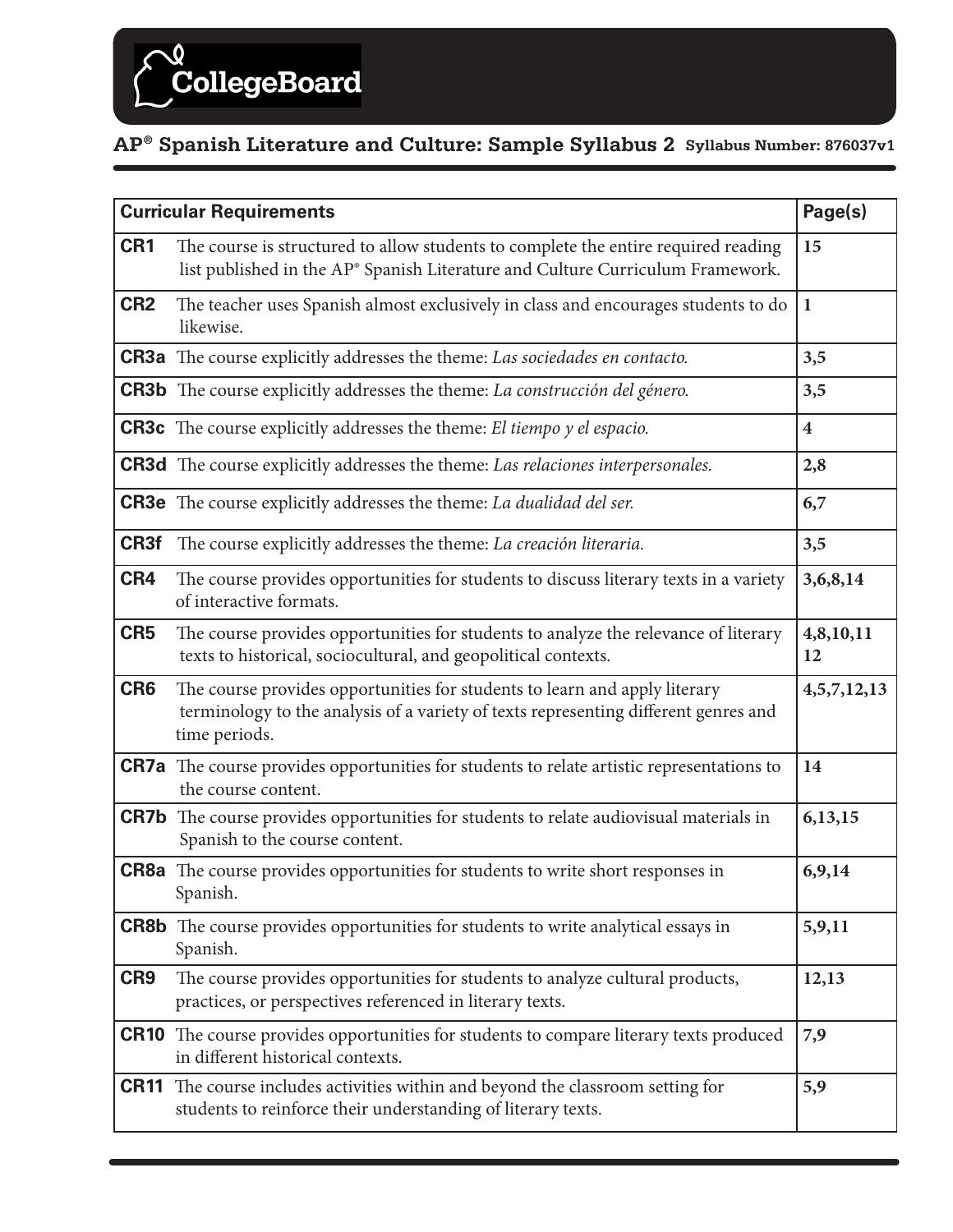# **Course Overview**

The AP Spanish Literature and Culture course is a survey course which covers the six AP Spanish Literature themes and the entire reading list outlined within the AP Spanish Literature Curriculum Framework. The course is conducted entirely in Spanish and covers Spanish and Latin American authors, and their works, from the medieval period to the present day. **[CR2]** The works are presented in chronological order with the aim of integrating the historical themes and literary movements of the diferent time periods, and highlighting the schools of literature to which each piece belongs as well as the author's style and the characteristics of each selection. The two main texts, *Abriendo Puertas volumes I and II*, provide students with the socio-cultural context necessary to fully comprehend each piece. Abridged versions of the texts are not used; the instructor provides the students with the full text in its original version. The two-semester course and its activities are intended to teach and enhance a student's ability to acquire, identify, understand, discuss, interpret and analyze the form and content of literary works of prose, poetry and drama along with the literary terms and conceptual aspects of art and history of the time. The lessons are designed to help students interpret the fgures of speech, tone, genre, style, characters, themes and literary symbols in an effort to develop their analytical and interpretative skills.

# **Course Objectives**

The objectives of this course are to:

Foster students' appreciation for the richness of the Spanish language and Hispanic literature and culture.

Provide opportunities for students to use the three modes of communication in the process of learning how to analyze a literary text.

Provide opportunities for student refection on the relationship of a reading selection to its artistic, historical, social, and cultural contexts.

As a result, the students will be prepared to take the AP Spanish Literature and Culture Exam at the end of the year. The following procedures have been set in order to attain these objectives.

- 1. Afer establishing the essential questions and readings, the students are presented with activities, quizzes, and tests that link the literary works and the six AP themes and a variety of the sub-themes.
- 2. In addition to timed essays written in class, students are assigned essay prompts similar to those of the AP Spanish Literature Exam. These essays and the take-home essays consist of: Poetry Analysis, Thematic Analysis (analysis, compare and contrast) and Text Analysis (short answers to open ended questions, analysis of critical commentary). Student responses are weighted for organization, content, historical connections, analysis and language usage, following the AP scoring guidelines.
- 3. Students need to master not only the literary terms and rhetorical devices, but also make explicit connections between the devices and the overall themes represented. Emphasis will be placed on the integration of the author's use of devices and the overarching message he/she intends to convey through the rich vocabulary in the texts and its context.

**CR2:** The teacher uses Spanish almost exclusively in class and encourages students to do likewise.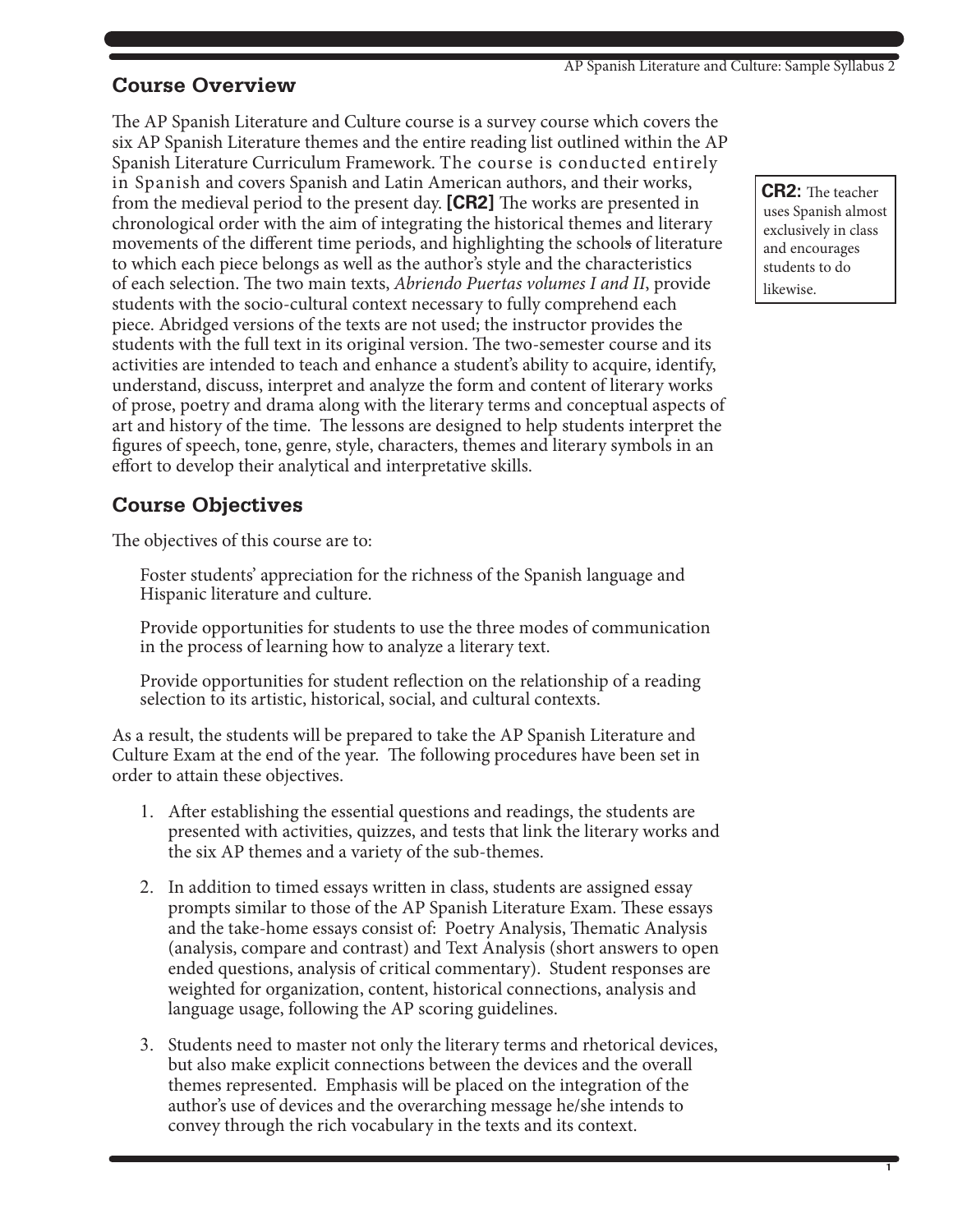- 4. Students will be presented with the six overarching themes and sub-themes presented in the AP Spanish Literature Framework and will make several levels of connections in order to develop a deeper understanding.
- 5. Readings will continuously be compared and contrasted by theme, historical context and artistic representations to help students develop an analytical understanding.

# **Additional Considerations:**

- 1. All assignments will include an activity before, during and afer.
- 2. All readings will be followed with a series of questions.
- 3. Students will create an "Archivo de autor" afer every reading for their fnal portfolio.
- 4. All essays will be self and peer edited and will be graded using the AP Scoring Guidelines.
- 5. The three modes of communication will be emphasized throughout the year.
- 6. All spoken and written work will be presented in Spanish.

# **Course Planner: Chronological Organization**

# *Época / moderna: Tiempo medieval 1335 – España*

**Obra**: Ejemplo XXXV "De lo que aconteció a un mozo que casó con una mujer muy fuerte y muy brava" de El infante don Juan Manuel

**Conexión temática**: Construcción del género / Las relaciones interpersonales

**Conexión con subtema y elementos literarios:** el machismo, relaciones sociales, la tradición y la ruptura, las relaciones del poder y familiares, el meta cuento, la moraleja como modo de enseñanza

**Actividades:** Actividad interpretativa: Se presentará una introducción a la literatura por medio de un PowerPoint, el cual los estudiantes escucharán mientras toman apuntes estilo "Cornell."

Después de leer "El conde Lucanor" ellos usarán el programa Wordle para extraer los temas de la construcción del género y las relaciones interpersonales dentro de la obra. **[CR3d]**

# *Época / moderna: El renacimiento / La reconquista 1482 - España*

**Obra:** "Romance del rey moro que perdió Alhama", anónimo

**Conexión temática:** La sociedad en contacto / La construcción del género

**Conexión con subtema y elementos literarios:** la asimilación y marginación, el nacionalismo y el regionalismo, la tradición y la ruptura, el sistema patriarcal, los romances y sus atributos, los juglares y su importancia a la poesía, el estribillo como recurso

**Actividades:** Actividad interpretativa: Antes de leer el "Romance del rey moro" los estudiantes escucharán el audio video de "La reconquista" en <http://www. artehistoria.com/historia/videos/632.htm> para poder identifcar el tema de la

**CR3d:** The course explicitly addresses the theme: *Las relaciones interpersonales.*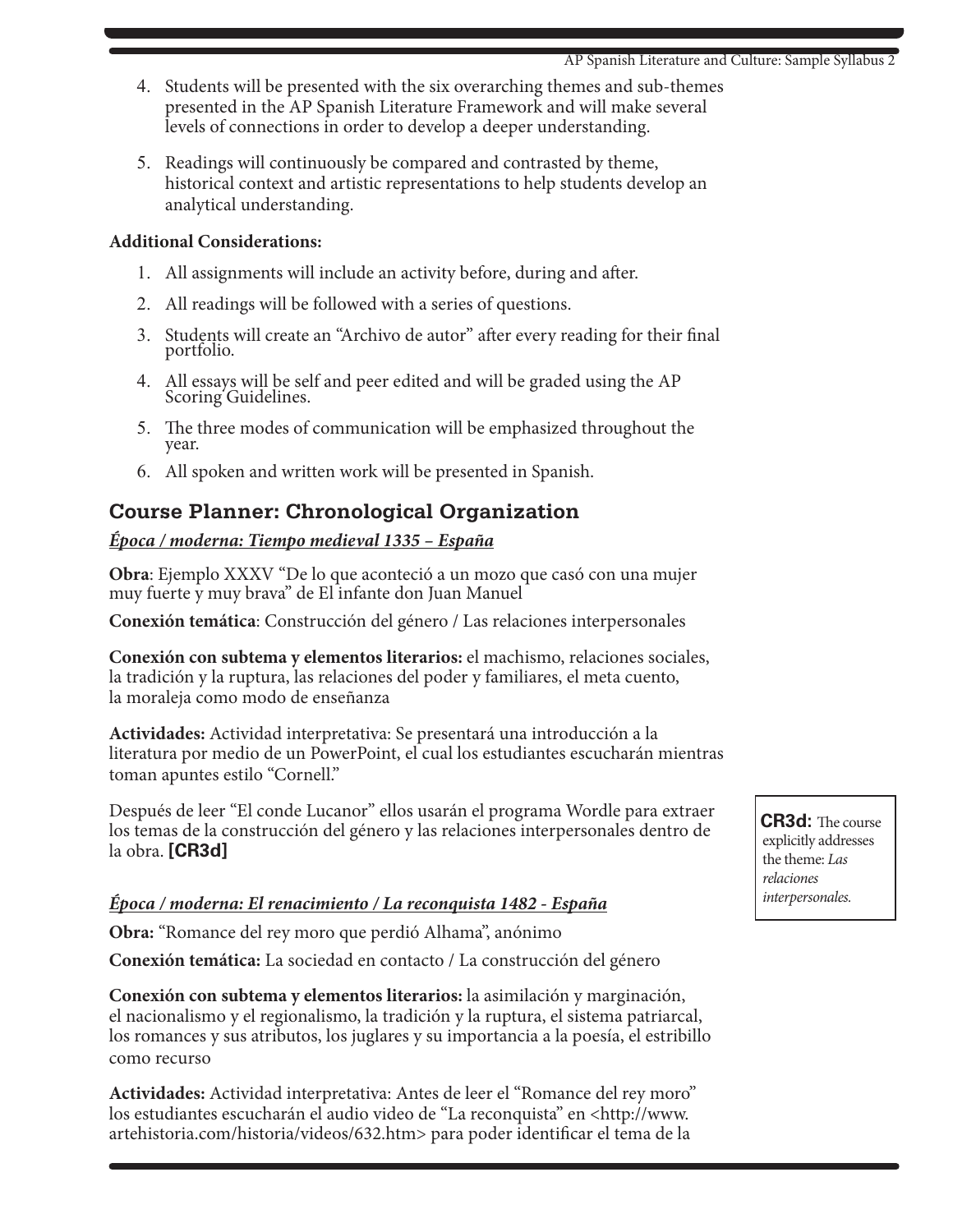sociedad en contacto y el subtema de la asimilación y la marginación dentro del poema. **[CR3a]** También pueden ver: *La Alhambra* en <http://www.artehistoria. com/histesp/videos/96.htm> y la alhama.

Se les dará una breve explicación sobre la historia de los Musulmanes.

### *Época / moderna: La conquista 1515 – España y las Américas*

**Obra:** "Segunda carta de relación" (selecciones), *Diario* de Hernán Cortés

**Conexión temática:** La construcción del género / Las sociedades en contacto

**Conexión con subtema y elementos literarios:** relaciones sociales, tradición y ruptura, la asimilación y la marginación, la diversidad

**Actividades:** Actividad interpersonal: Después de leer las selecciones de "La segunda carta de relación" los estudiantes harán un "Piensa y comparte" con su pareja sobre el subtema de las relaciones sociales y el tema de la construcción del género. **[CR3b]**

Además hablarán sobre el video de YouTube: "La maldición de la Malinche"

### *Época / moderna: La conquista (escrito en 1959) 1517 – México*

**Obra:** *Visión de los vencidos* "Los presagios, según los informantes de Sahagún" y "Se ha perdido el pueblo mexicatl", de Miguel León-Portilla

**Conexión temática:** La dualidad del ser / La creación literaria / Las sociedades en contacto / Las relaciones interpersonales

**Conexión con sub-tema y elementos literarios:** la construcción de la realidad, la espiritualidad y la religión, la literatura autoconsciente, el texto y su contexto, la asimilación y marginación, el imperialismo, el concepto del "otro"

**Actividades:** Actividad interpersonal: Antes de leer las dos selecciones de *Visión de los vencidos*, los estudiantes analizarán la pintura de Diego Rivera: The Spanish conquest <http://www.wholesalechinaoilpainting.com/oil%20painting%20 image-57066> e intercambiarán sus ideas sobre la pintura y su signifcado. **[CR4]** Durante la lectura los estudiantes harán conexiones entre la pintura y el tema de la creación literaria y el subtema de la espiritualidad y la religión o el concepto del "otro" y las relaciones interpersonales. **[CR3f]** Para más información histórica pueden ver el Audio/Video:"History Channel" <http://ttmhistory.blogspot. com/2009/04/presagios-del-fn-de-un-imperio.html>

# *Época / moderna: El renacimiento 1543 - España*

**Obra:** Soneto XXIII "En tanto que de rosa y azucena", de Garcilaso de la Vega **Conexión temática:** El tiempo y el espacio / La creación literaria

**Conexión con subtema y elementos literarios:** *carpe diem*, la naturaleza y el ambiente, la relación entre el tiempo y el espacio, el proceso creativo, el texto y su contexto

**Actividades:** Actividad interpretativa e interpersonal: Después de leer el "Soneto XXIII" los estudiantes hacen una "Encuesta de los términos poéticos" para extraer los conceptos del *carpe diem* y el tiempo y el espacio e integrar la relación del

**CR3a:** The course explicitly addresses the theme: *Las sociedades en contacto.*

CR3b: The course explicitly addresses the theme: *La construcción del género.*

**CR4:** The course provides opportunities for students to discuss literary texts in a variety of interactive formats.

**CR3f:** The course explicitly addresses the theme: *La creación literaria.*

 $\overline{a}$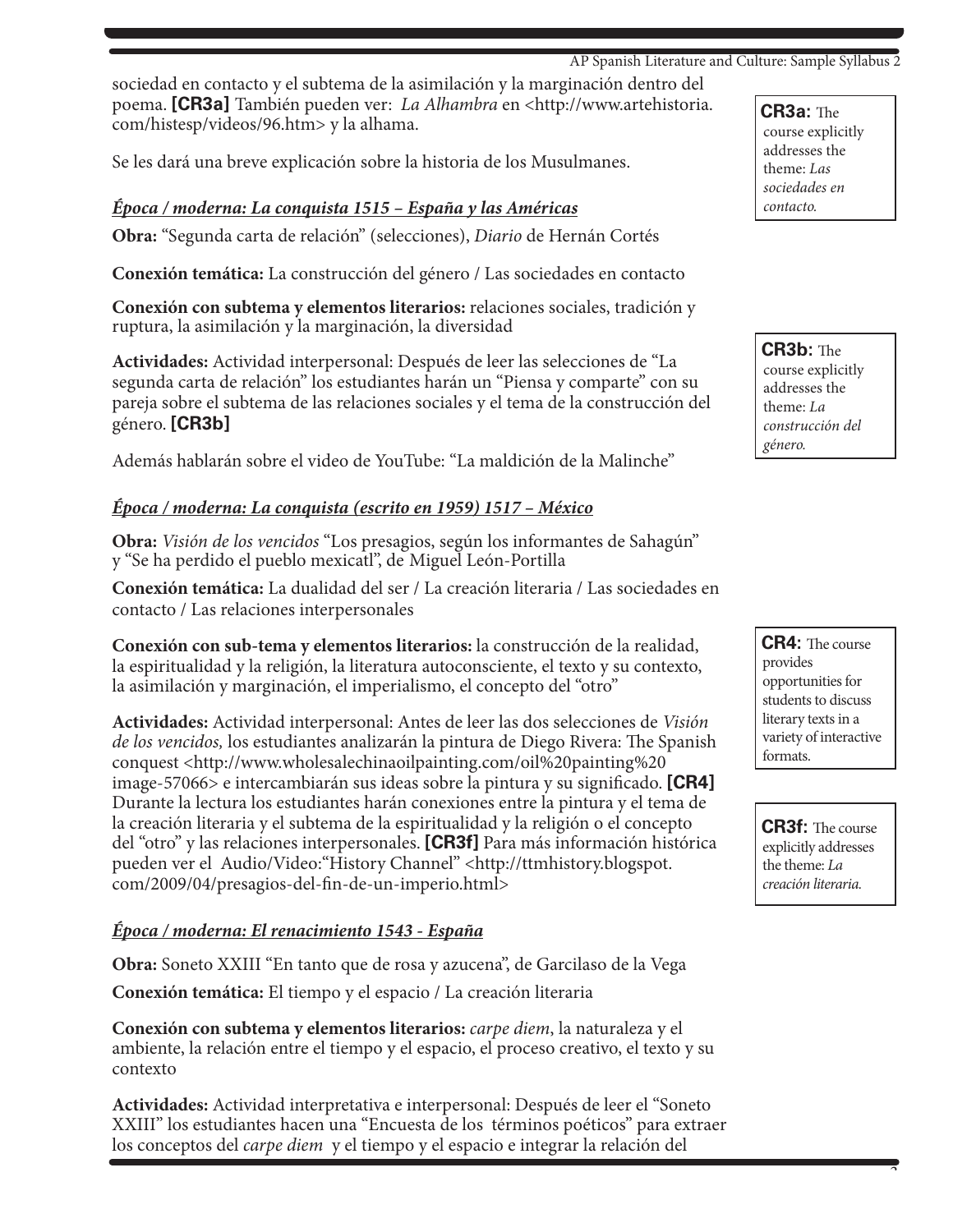poema y la pintura: "El nacimiento de Venus". **[CR3c]**

## *Época / moderna: El siglo de oro 1554 – España*

**Obra:** *Lazarillo de Tormes:* Prólogo; Tratados 1, 2, 3 y 7, anónimo

**Conexión temática:** La sociedad en contacto / La creación literaria / Las relaciones interpersonales

**Conexión con subtema y elementos literarios:** la asimilación y la marginación, las divisiones socioeconómicas, la literatura autoconsciente, el proceso creativo, el individuo y la comunidad, las relaciones familiares, los símbolos dentro de la obra, la obra picaresca, el anti-héroe, la hipocresía de la religión, la sociedad ciega

**Actividades:** Actividad de presentación: Después de leer y analizar cada tratado (1, 2, 3 y 7) de *Lazarillo de Tormes*, los estudiantes en grupos de cuatro van a crear una cartulina que represente el "Espejo mental" de Lazarillo. Dentro del espejo mental los estudiantes van a analizar detalladamente las citas, los símbolos y el lenguaje fgurado que usa el autor para representar los pensamientos de Lazarillo y los de la época histórica en que se presenta. **[CR5]** 

Los estudiantes presentarán sus espejos oralmente a la clase enfatizando las divisiones socioeconómicas entre Lazarillo y sus tres amos y a la vez comentando sobre los símbolos como recurso literario de la religión como el pan, el vino y el hambre espiritual. **[CR6]**

### *Época / moderna: El Siglo de oro 1582 – España*

**Obra**: Soneto CLXVI "Mientras por competir con tu cabello", de Luis de Góngora y Argote

**Conexión Temática:** El tiempo y el espacio / La creación literaria

**Conexión con subtema y elementos literarios:** *carpe diem*, la naturaleza y el ambiente , la relación entre el tiempo y el espacio, el tiempo lineal y el tiempo circular, el proceso creativo, el texto y su contexto

**Actividades:** Los estudiantes estudiarán los términos poéticos y harán una gráfca de poesía antes de leer y escuchar el "Soneto CLXVI" para poder reconocer e identifcar los recursos y el lenguaje poético dentro del poema. **[CR6]** Luego, los estudiantes construirán un diagrama de Venn para comparar la naturaleza y el ambiente, el *carpe diem* y el tiempo y el espacio en el "Soneto CLXVI" y el "Soneto XXIII". Como referencia pueden regresar a la pintura de "El nacimiento de Venus".

### *Época / moderna: El Siglo de oro 1605 – España*

**Obra:** *El ingenioso hidalgo don Quijote de la Mancha,* Primera parte, capítulos 1-5, 8 y 9; Segunda parte, capítulo 74, de Miguel de Cervantes

**Conexión temática:** El tiempo y el espacio / La creación literaria

**Conexión con subtema y elementos literarios:** la trayectoria y la transformación, la naturaleza y el ambiente, la realidad y la fantasía, la literatura autoconsciente, el proceso creativo, el texto y su contexto "La obra maestra"

**Actividades:** Actividad de presentación: Después de escuchar una crítica sobre la obra de Cervantes en <http://cervantestv.es/tag/escritores/> y leer los capítulos **CR3c:** The course explicitly addresses the theme: *El tiempo y el espacio.*

**CR5:** The course provides opportu nities for students to analyze the relevance of literary texts to historical, sociocultural, and geopolitical contexts.

**CR6:** The course provides opportu nities for students to learn and apply literary terminology to the analysis of a variety of texts representing diferent genres and time periods.

 $\overline{a}$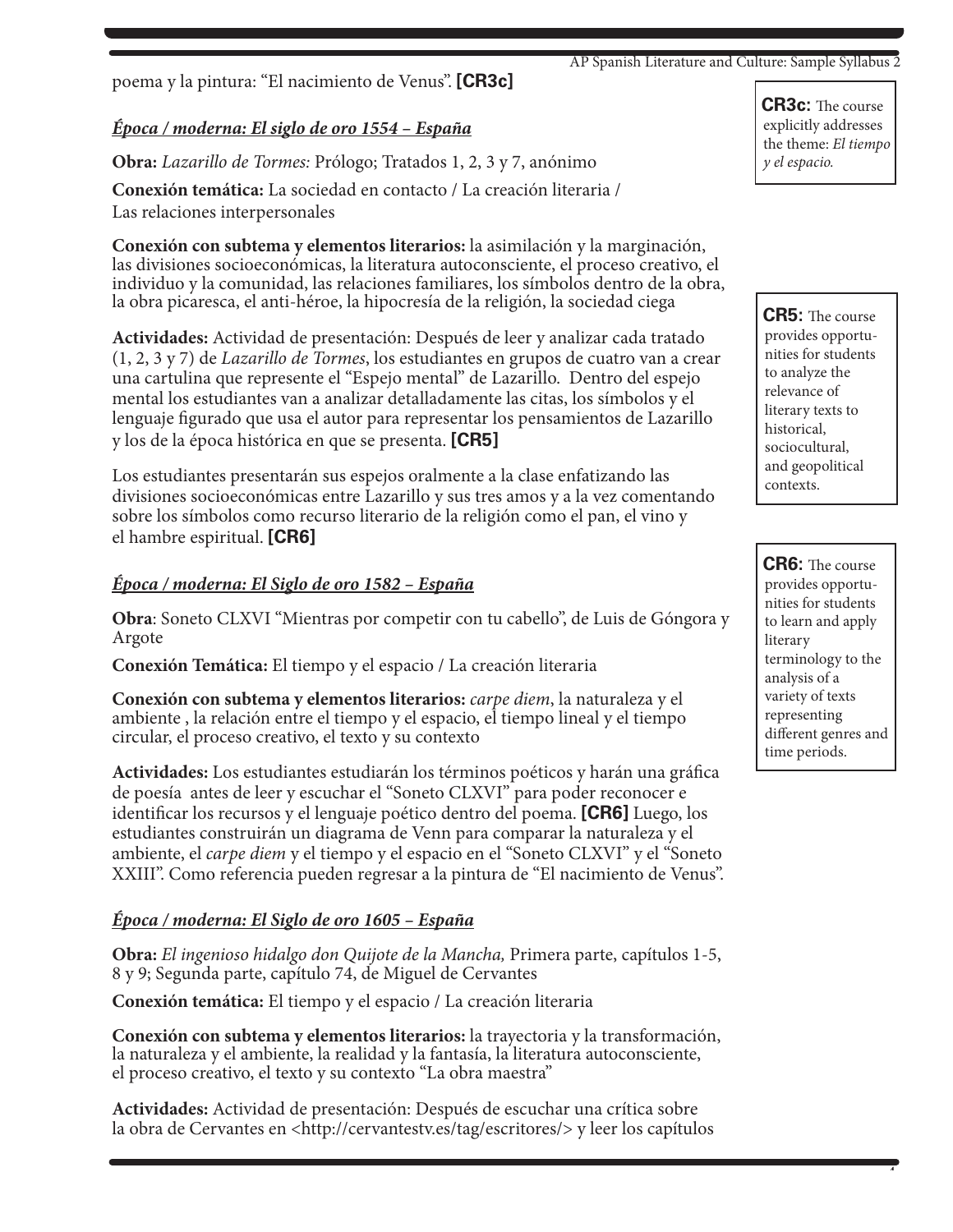asignados de Don Quijote los estudiantes escribirán un guión sobre la obra y la presentarán en forma de video para compartir con otras clases de AP por YouTube. **[CR11]** El video tiene que captar el ambiente, tono y elemento burlesco que enfatiza la creación literaria de Cervantes. Además, usarán el programa de Tagxedo.com para analizar el vocabulario representativo del estilo del autor. **[CR3f]** Para más exploración pueden ver <http://www.donquijote.org/vmuseum/>.

## *Época / moderna: Barroco 1613 – España*

**Obra:** Salmo XVII "Miré los muros de la patria mía", de Francisco de Quevedo

**Conexión temática:** El tiempo y el espacio / La sociedad en contacto

**Conexión con subtema y elementos literarios:** el individuo y su entorno, la naturaleza y el ambiente, el nacionalismo y el regionalismo, el imperialismo

**Actividades:** "Genios de la pintura del barroco:" <http://www.artehistoria. com/artesp/videos/260.htm> Pintura de: "La rendición de Breda" <http://youtube/v5O\_Lc7as10>

Usarán un diagrama Venn para comparar el arte del barroco con el poema "Salmo XVII." Usarán la pintura de "La rendición de Breda" para analizar el tema de La sociedad en contacto dentro de ambos. **[CR3a]**

# *Época / moderna: Barroco 1616 – México*

**Obra:** "Hombres necios que acusáis", de Sor Juana Inés de la Cruz

**Conexión temática:** Las relaciones interpersonales / La construcción del género

**Conexión con subtema y elementos literarios:** la comunicación y la falta de comunicación, las relaciones de poder, el machismo y la sexualidad, las relaciones sociales, la tradición y la ruptura. Otros subtemas: el hombre y la mujer, las redondillas como vehículo de escritura, Nueva España y la religión

**Actividades:** Actividad interpretativa y de presentación: De tarea los estudiantes escribirán 20 veces la sigla de "MIS HERRAMIENTAS DE POESIA" para memorizar los términos poéticos y después analizar su integración dentro de un poema. Posteriormente, los estudiantes tendrán que aprender y repasar los términos poéticos y leer el poema de Sor Juana.

Después de leer el poema "Hombres necios que acusáis" los estudiantes escribirán un ensayo analizando e integrando los recursos técnicos y el lenguaje poético con el tema del machismo. **[CR3b], [CR6] & [CR8b]** Todos los ensayos serán revisados por los estudiantes y serán evaluados.

Para la comprensión del tiempo barroco se mostrará un video en: <http://www.youtube.com/watch?v=exqp8RV1HL8&feature=related>

# *Época / moderna: Comedia en el contexto del siglo de oro 1630 - España*

**Obra**: *El burlador de Sevilla y convidado de piedra,* de (Gabriel Téllez) Tirso de Molina

**Conexión temática:** La construcción del género / La dualidad del ser

**CR11:** The course includes activities within and beyond the classroom setting for students to reinforce their understanding of literary texts.

**CR3f:** The course explicitly addresses the theme: *La creación literaria.*

**CR3a:** The course explicitly addresses the theme: *Las sociedades en contacto.*

**CR3b:** The course explicitly addresses the theme: *La construcción del género.*

**CR6:** The course provides opportu nities for students to learn and apply literary terminology to the analysis of a variety of texts representing diferent genres and time periods.

**CR8b:** The course provides opportunities for students to write analytical essays in Spanish.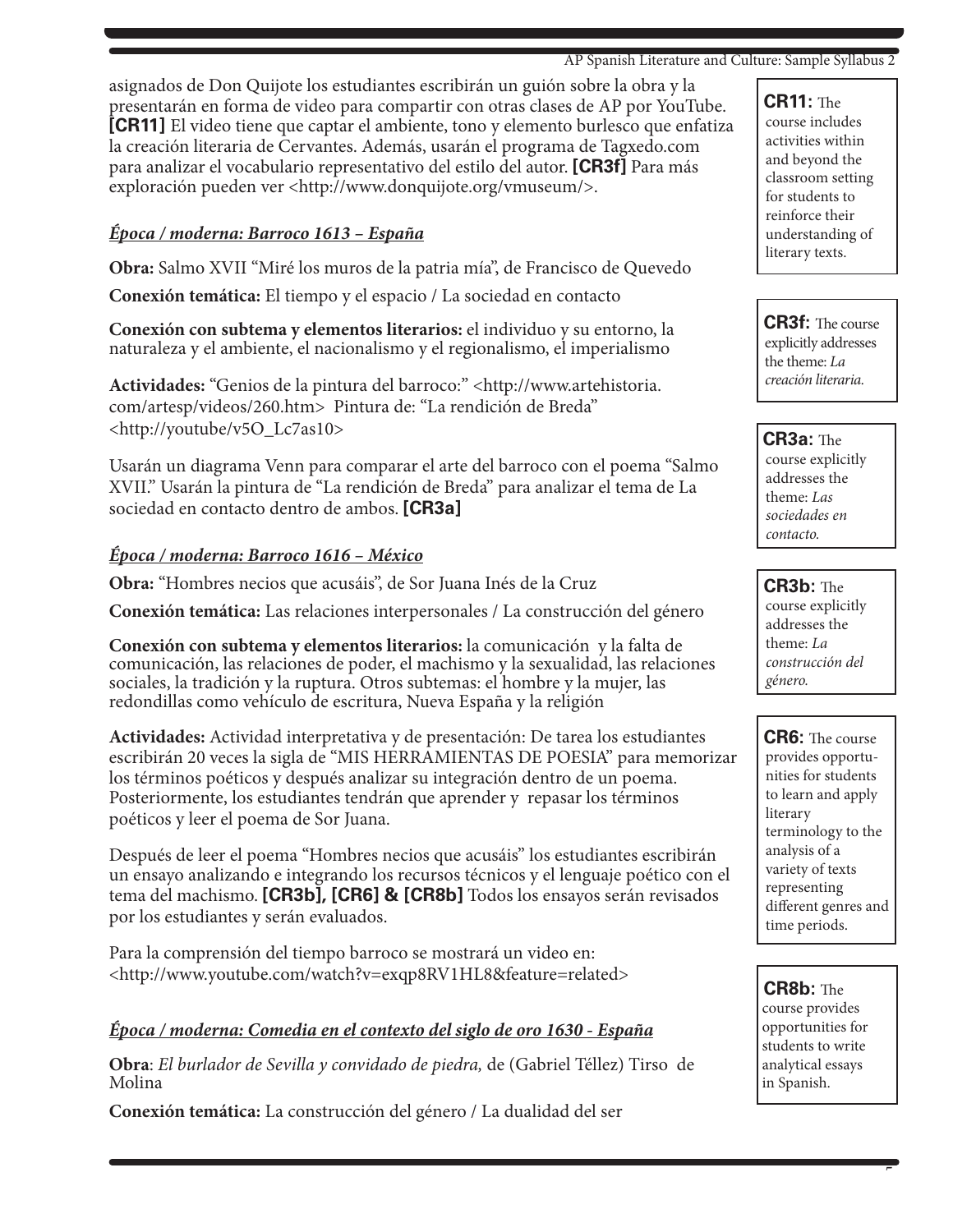**Conexión con subtema y elementos literarios:** el machismo y la sexualidad, las relaciones sociales, el sistema patriarcal, la espiritualidad y la religión, la imagen pública y la privada

**Actividades:** Actividad de presentación: Después de leer, analizar, discutir y hacer una actuación de la obra *El burlador de Sevilla y convidado de piedra* los estudiantes tendrán un debate formal donde debatirán y comprobarán si don Juan es realmente creyente de su fe o no. **[CR4]** Los estudiantes tendrán que primero investigar detalladamente la obra, la época y los hechos de don Juan para comprobar y abogar por la dualidad, la espiritualidad y la religión del personaje. **[CR3e]**

### *Época / moderna: El Romanticismo 1830 – Cuba*

**Obra:** "En una tempestad", de José María Heredia

**Conexión temática:** La sociedad en contacto / El tiempo y el espacio

**Conexión con subtema y elementos literarios:** el nacionalismo y el regionalismo, el imperialismo, la asimilación y la marginación, el individuo en su entorno, la naturaleza y el ambiente, la relación entre el tiempo y el espacio

**Actividades:** Actividad interpretativa: Los estudiantes leerán el poema "En una tempestad" y luego leerán el mismo poema en el siguiente video mientras ven las imágenes que se presentan dentro del video en YouTube <http://www.youtube. com/watch?v=vT5mk\_JDV3Y> a la vez escucharán la música del video para poder hacer conexiones con el ambiente y el tono del poema. Además van a contestar una serie de preguntas de selección múltiple o respuestas cortas correspondientes a los temas de la sociedad en contacto y el tiempo y el espacio dentro del poema. **[CR7b] & [CR8a]**

# *Época / moderna: El Romanticismo 1860 – España*

**Obra**: *Rima LIII* "Volverán las oscuras golondrinas", de Gustavo Adolfo Bécquer

**Conexión temática:** El tiempo y el espacio / Las relaciones interpersonales

**Conexión con subtema y elementos literarios:** el individuo en su entorno, la naturaleza y el ambiente, la amistad y la hostilidad, el amor y el desprecio, el texto y sus contextos

**Actividades:** Actividad interpretativa e interpersonal: Los estudiantes leerán el poema de Bécquer mientras escuchan la grabación de "Rima LIII" en: http://bib.cervantesvirtual.com/servlet/SirveObras?portal=179&Ref=3820&au dio=55> y en seguida contestarán una serie de preguntas con respuestas cortas. **[CR8a]** Además, los estudiantes verán y escucharán el video del Museo del Romanticismo: http://www.youtube.com/watch?v=55p4Pi\_pvjo&feature=related> y luego formarán ellos mismos una serie de preguntas sobre el periodo para que las contesten sus compañeros.

### *Época / moderna: El Modernismo 1891 – Cuba*

**Obra:** "Nuestra América", de José Martí

**Conexión temática:** Las sociedades en contacto / La construcción del género / La creación literaria

**CR4:** The course provides opportunities for students to discuss literary texts in a variety of interactive formats.

CR3e: The course explicitly addresses the theme: *La dualidad del ser.*

**CR7b:** The course provides opportuni ties for students to relate audiovisual materials in Spanish to the course content.

**CR8a:** The course provides opportunities for students to write short responses in Spanish.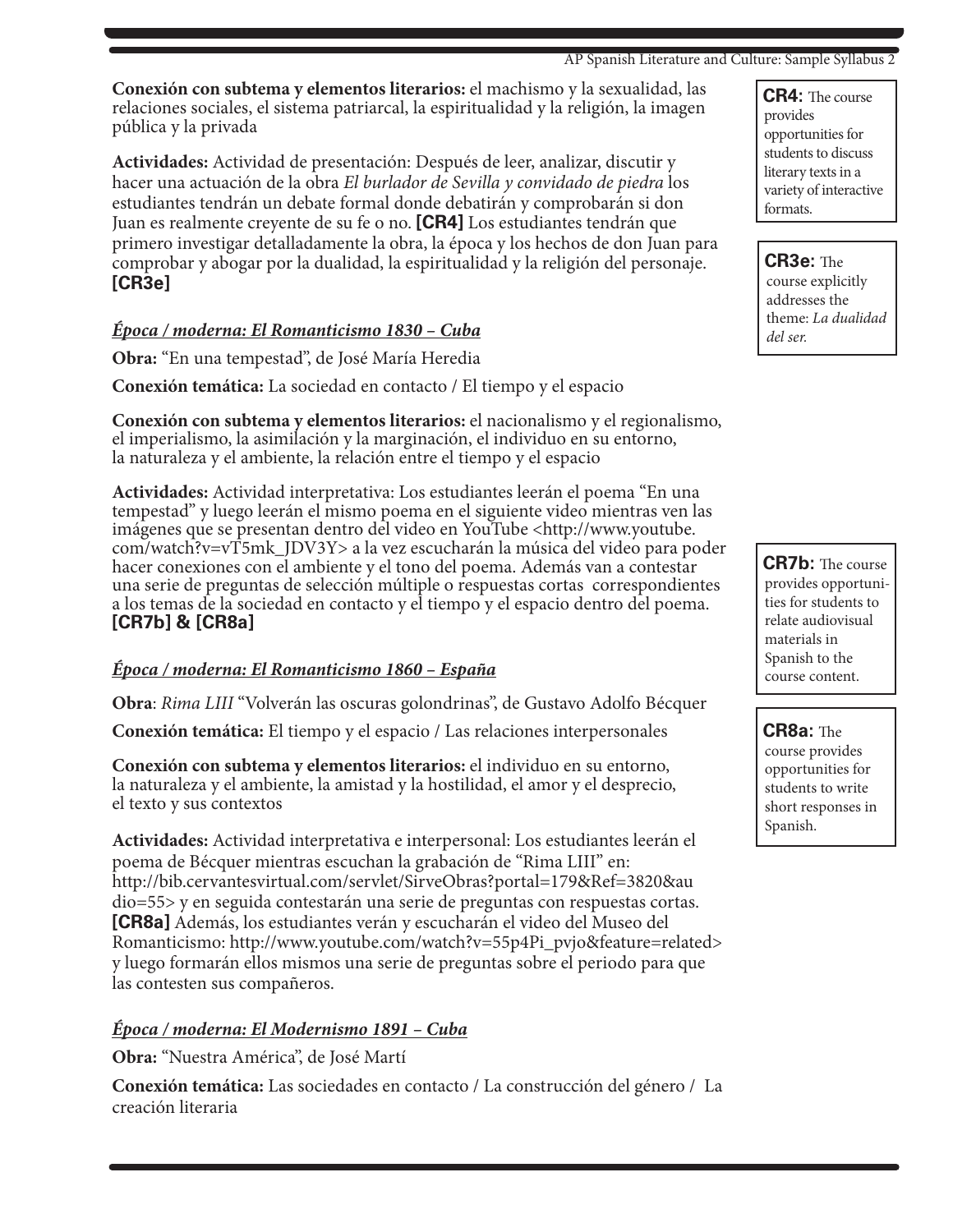**Conexión con subtema y elementos literarios:** la asimilación y la marginación, la diversidad, el imperialismo, el nacionalismo y el regionalismo, las relaciones sociales, la literatura autoconsciente, el texto y su contexto

**Actividades:** Actividad interpersonal: Los estudiantes formarán una lista de aforismos personales y célebres los cuales intercambiarán con sus compañeros para después compararlos con los aforismos de José Martí en "Nuestra América".

La maestra presentará una introducción al ensayo temático para que los estudiantes puedan tener una discusión en clase sobre los elementos y atributos de un buen ensayo. **[CR6]** Habrá una serie de prácticas de tesis.

### *Época / moderna: Generación del 98 1898 – España*

**Obra:** "He andado muchos caminos", de Antonio Machado

**Conexión temática:** El tiempo y el espacio / La dualidad del ser

**Conexión con subtema:** el individuo y su entorno, la trayectoria y la transformación, la naturaleza y el ambiente, la relación entre el tiempo y el espacio, la construcción de la realidad y la introspección

**Actividades:** Los estudiantes tendrán que leer el poema de Machado y extraer los temas que ellos encuentren y compararlos con otro poeta de otro siglo que hayamos leído en clase y que tenga el mismo tema. **[CR10]**

El proceso de la escritura: Los estudiantes aprenderán y practicarán el "Esqueleto" del ensayo presentado por la maestra para mejorar su organización en la escritura de respuestas cortas y ensayos.

### *Época / moderna: Generación del 98 1898 – España*

**Obra:** *San Manuel Bueno, mártir*, de Miguel de Unamuno

**Conexión temática:** La creación literaria / La dualidad del ser

**Conexión con subtema:** la literatura autoconsciente, el proceso creativo, la intertextualidad, la espiritualidad y la religión, la imagen pública y la imagen privada y la introspección

**Actividades:** Después de discutir la idea de los 4 yo de Miguel de Unamuno, los estudiantes leerán como clase la obra de *San Manuel Bueno, mártir* y contestarán una serie de preguntas en la actividad de la "Gráfca de personajes" para poder mejor analizar el simbolismo de los personajes.

Como proyecto fnal exhibirán un debate formal sobre la literatura autoconsciente de Unamuno. ¿Cómo es San Manuel representativo de Unamuno? o ¿no lo es? ¿Cuál es la imagen verdadera la pública o la privada? **[CR3e]**

### *Época / moderna: El modernismo 1905 – Nicaragua*

**Obra**: "A Roosevelt", de Rubén Darío

**Conexión temática:** Las sociedades en contacto / La construcción del género

**Conexión con subtema:** la asimilación y la marginación, la diversidad, el imperialismo, el nacionalismo y el regionalismo, las relaciones sociales, el sistema patriarcal

**CR6:** The course provides opportu nities for students to learn and apply literary terminology to the analysis of a variety of texts representing diferent genres and time periods.

**CR10:** The course provides opportu nities for students to compare literary texts produced in diferent historical contexts.

**CR3e:** The course explicitly addresses the theme: *La dualidad del ser.*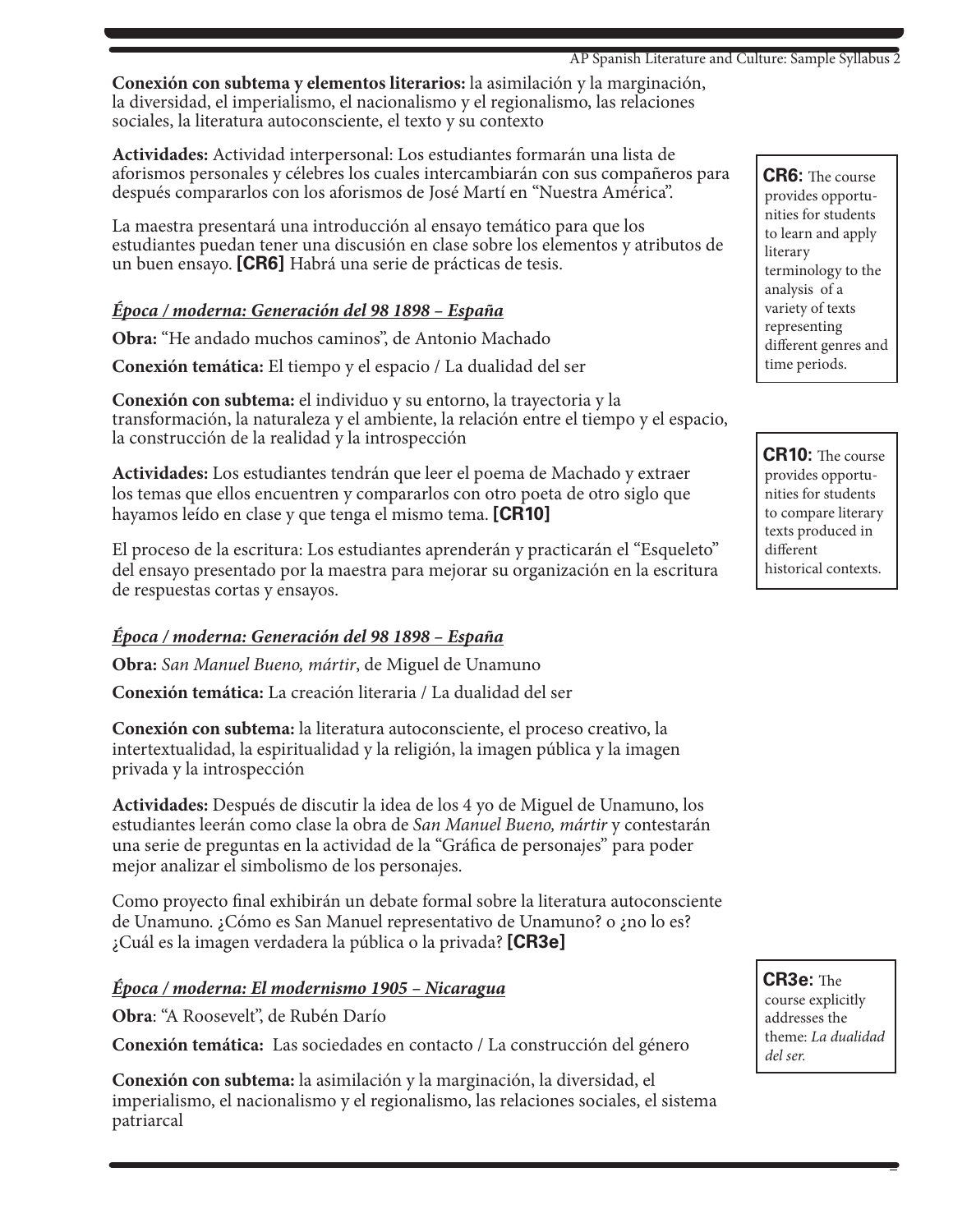**Actividades:** Los estudiantes se dividirán en cuatro grupos y cada grupo contestará una de las siguientes preguntas y después el grupo dirigirá una discusión de la clase sobre las respuestas. **[CR4]**

 ¿Qué diferencias señala Darío entre la cultura estadounidense y la hispanoamericana?

- ¿Cómo representan el imperialismo las imágenes pintadas en el poema?
- ¿Qué evidencias hay de la marginación o la asimilación?
- ¿Qué elementos del modernismo usa Darío?

### *Época / moderna: Realismo / Naturalismo 1923 – España*

**Obra**: "Las medias rojas", de Emilia Pardo Bazán

**Conexión temática:** La construcción del género / Las relaciones interpersonales / La sociedad en contacto

**Conexión con subtema:** el machismo, el sistema patriarcal, la tradición y la ruptura, las relaciones de poder, las relaciones familiares, la asimilación y la marginación, la diversidad, las divisiones socio-económicas, el nacionalismo y el regionalismo

**Actividades:** Actividad interpersonal: Preguntas bajo y sobre la superfcie. Los estudiantes completarán el cuadro de las cuatro conexiones que asigna la maestra. Los estudiantes deben construir un "Storyboard" digital con el programa Dvolver para ilustrar las complicaciones de las relaciones familiares dentro de la obra de "Las medias rojas" y la conexión del cuento con la cultura de la sociedad de esa época. **[CR3d] & [CR5]**

### *Época / moderna: El modernismo 1925 – Argentina*

**Obra:** "Peso ancestral", de Alfonsina Storni

**Conexión temática:** La construcción del género / Las relaciones interpersonales

**Conexión con subtema:** el machismo y la sexualidad, el sistema patriarcal, la tradición y la ruptura, las relaciones de poder, las relaciones familiares

**Actividades:** Los estudiantes harán un cuadro "T" comparando el poema de Storni con la canción auditiva de "Los hombres no deben llorar" para delinear el machismo y la tradición. Para amplifcar su comprensión harán un dibujo representativo de las ideas que se presentan en el poema.

# *Época / moderna: Realismo / Naturalismo 1928 - Uruguay*

**Obra:** "El hijo", de Horacio Quiroga

**Conexión temática:** El tiempo y el espacio / Las relaciones interpersonales

**Conexión con subtema:** el individuo en su entorno, la naturaleza y el ambiente, la relación entre el tiempo y el espacio, el tiempo lineal y el tiempo circular, la trayectoria y la transformación, las relaciones familiares, la amistad y la hostilidad

**Actividades:** Después de escuchar la entrevista con la autora Matute <http://www. rtve.es/alacarta/videos/la-entrevista/entrevista-ana-maria-matute/591370/> los estudiantes compondrán una lista de las ideas que Matute presenta sobre el tema del individuo en su contorno o sobre el uso del tiempo y el espacio y compararán

**CR4:** The course provides opportunities for students to discuss literary texts in a variety of interactive formats.

**CR3d:** The course explicitly addresses the theme: *Las relaciones interpersonales.*

**CR5:** The course provides opportu nities for students to analyze the relevance of literary texts to historical, sociocultural, and geopolitical contexts.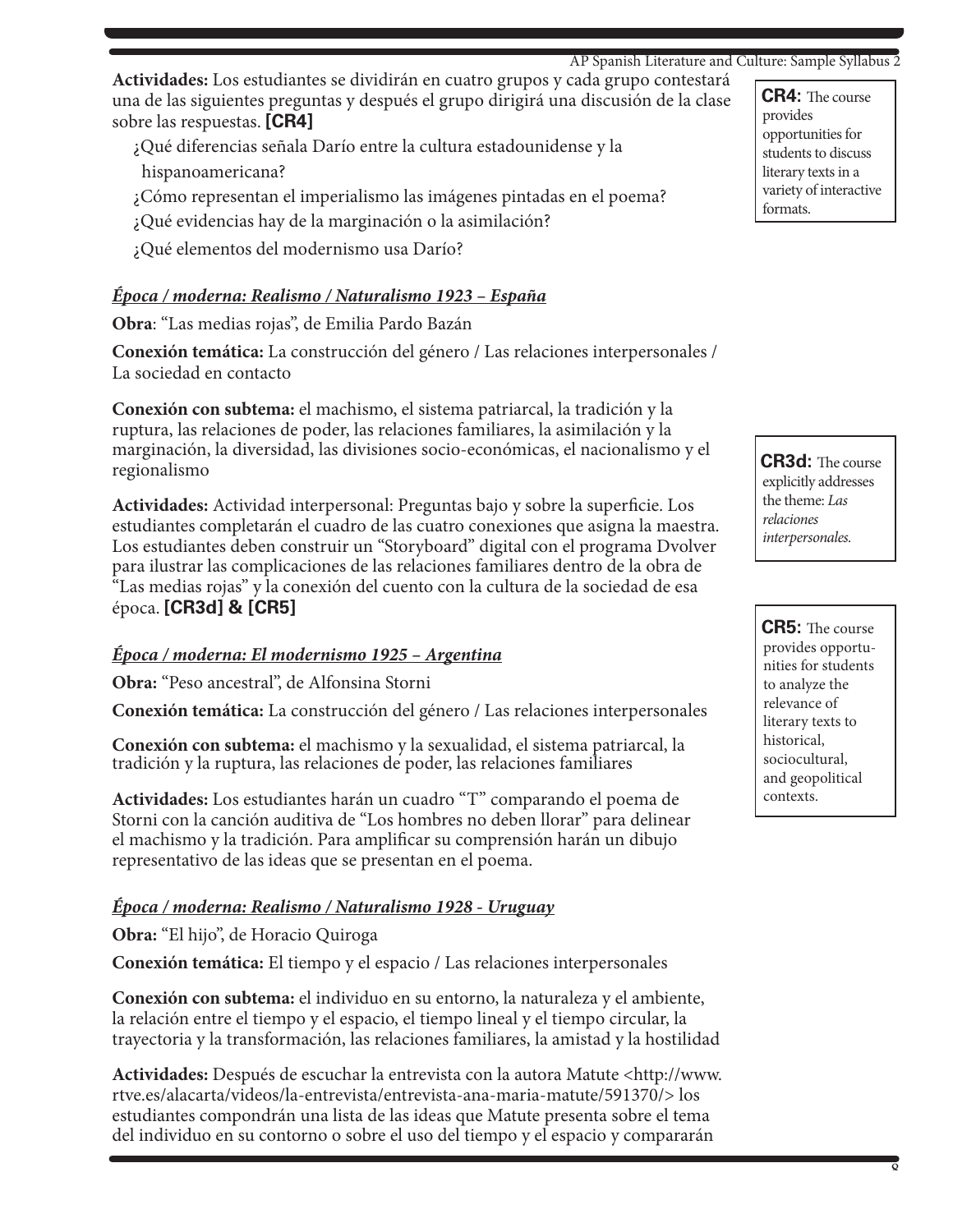esas ideas de Matute con lo que se vio en la obra de Quiroga sobre esos mismos temas. **[CR8a] & [CR10]**

### *Época / moderna: Vanguardismo 1933 - Chile*

**Obra**: "Walking around", de Pablo Neruda

**Conexión temática:** El tiempo y el espacio / La dualidad del ser

**Conexión con subtema:** el individuo en su entorno, la naturaleza y el ambiente, la trayectoria y la transformación, la construcción de la realidad, la introspección, el ser y la creación literaria

**Actividades:** Los estudiantes llenarán las respuestas para la hoja de Análisis de Poesía distribuida por la maestra. Los estudiantes escriben un ensayo de análisis poético o temático sobre la poesía de Neruda. **[CR8b]**

Los estudiantes formarán una cartulina usando una variedad de fotos que representen las imágenes que ilustra Neruda y luego tendrán que explicar si son representativas de los temas El tiempo y el espacio o La dualidad del ser.

### *Época / moderna: Vanguardismo 1934 – Cuba*

**Obra**: "Balada de los dos abuelos", de Nicolás Guillén

**Conexión temática:** La sociedad en contacto / La creación literaria

**Conexión con subtema:** la asimilación y la marginación, la diversidad, el imperialismo, el nacionalismo y el regionalismo, el imperialismo, el proceso creativo, la intertextualidad, la literatura autoconsciente, el texto y sus contextos

**Actividades:** Los estudiantes repasarán el poema de "En una tempestad" y leerán la "Balada de los dos abuelos" para preparase a escuchar el poema de Guillén en <amediavoz.com>. Después de escuchar el poema auditivo habrá una discusión comparando la perspectiva de "la asimilación y la marginación" de los dos poetas cubanos en una sociedad en contacto.

Los estudiantes deberán escribir un ensayo analizando cómo los poetas integran los recursos técnicos y el lenguaje poético con el tema de La sociedad en contacto. **[CR8b]**

# *Época / moderna: "Generación del '27" 1936 - España*

**Obra:** *La casa de Bernarda Alba*, de Federico García Lorca

**Conexión temática:** La construcción del género / Las relaciones interpersonales

**Conexión con subtema:** el machismo, las relaciones sociales, el sistema patriarcal, la sexualidad, la tradición y la ruptura, las relaciones de poder, las relaciones familiares, la asimilación y la marginación, la comunicación o falta de comunicación, las divisiones socio-económicas

**Actividades:** Actividad de presentación: Los estudiantes leerán los primeros dos actos de la obra dramática *La casa de Bernarda Alba* y luego exhibirán una actuación del tercer acto de la obra a estudiantes de español de otros niveles. **[CR11]**

También, llenarán una gráfca de personajes para extraer el signifcado de los

**CR8a:** The course provides opportunities for students to write short responses in Spanish.

# CR8b: The

 course provides opportunities for students to write analytical essays in Spanish.

**CR11:** The

 course includes activities within and beyond the classroom setting for students to reinforce their understanding of literary texts.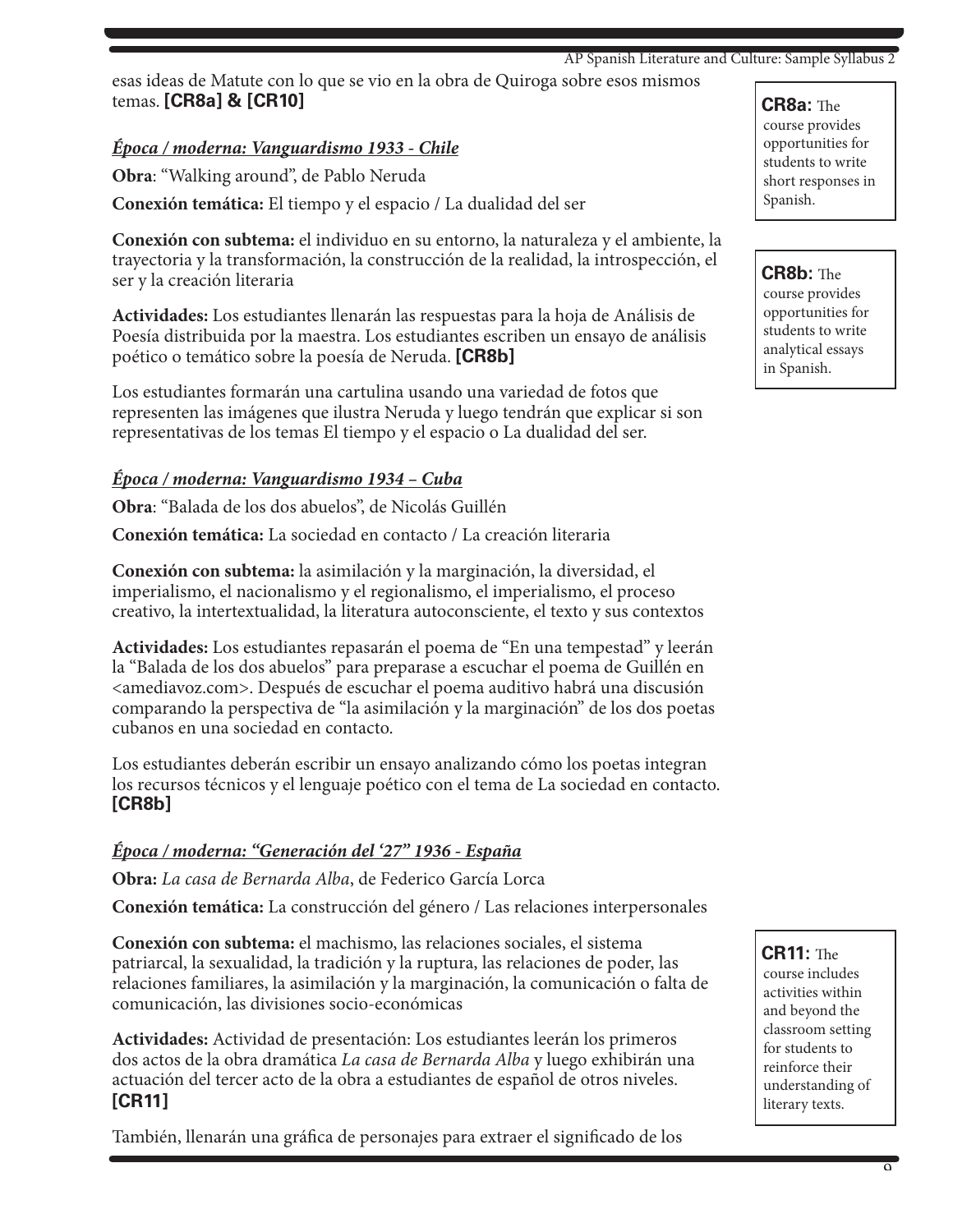nombres de los personajes y su relación con el machismo, las relaciones familiares o su ruptura con la tradición.

### *Época / moderna: "Generación del '27" 1936 – España*

**Obra:** "Prendimiento de Antoñito el Camborio en el camino de Sevilla", de Federico García Lorca

**Conexión temática:** La construcción del género / Las relaciones interpersonales

**Conexión con subtema:** el machismo, las relaciones sociales, la sexualidad, el sistema patriarcal, la tradición y la ruptura, las relaciones de poder, el individuo y la comunidad, la diversidad

**Actividades:** Después de escuchar un podcast sobre el régimen franquista en España y su bombardeo en Guernica, los estudiantes crearán preguntas sobre la relación del sistema patriarcal en España y el poema del "Prendimiento de Antoñito". **[CR5]**

### *Época / moderna: El Modernismo 1940 – Puerto Rico*

**Obra:** "A Julia de Burgos", de Julia de Burgos

**Conexión temática:** La dualidad del ser / El tiempo y el espacio

**Conexión con subtema:** la introspección, la imagen pública y la privada, el ser y la creación literaria, el individuo en su entorno, la trayectoria y la transformación

**Actividades:** Los estudiantes completarán un diagrama de Venn o "Espejo mental" para comparar la imagen pública vs. la privada y la introspección entre los dos obras "A Julia de Burgos" y "Borges y yo".

### *Época / moderna: 1944 – Cuba*

**Obra:** "Mujer negra", poema de Nancy Morejón

**Conexión temática:** La sociedad en contacto / La creación literaria

**Conexión con subtema:** la asimilación y la marginación, la diversidad, el imperialismo, el nacionalismo y el regionalismo, la intertextualidad, la literatura autoconsciente, el proceso creativo, el texto y sus contextos

**Actividades:** Los estudiantes repasarán el poema de la "Balada de los dos abuelos" y sus recursos poéticos para poder hacer conexiones con el poema de "Mujer negra".

Verán y escucharán un video sobre cada autor <http://youtube/XPMdP-XRuDU> para formar percepciones sobre las perspectivas del nacionalismo y el regionalismo según Guillén vs. Morejón y discutirlas en clase.

### *Época / moderna: El Boom "Los Cristeros" 1953 – México*

**Obra:** "No oyes ladrar los perros", de Juan Rulfo

**Conexión temática:** Las relaciones interpersonales / El tiempo y el espacio

**Conexión con subtema:** el amor y el desprecio, la comunicación o falta de comunicación, las relaciones familiares, el individuo en su entorno, la trayectoria y la transformación

**CR5:** The course provides opportu nities for students to analyze the relevance of literary texts to historical, sociocultural, and geopolitical contexts.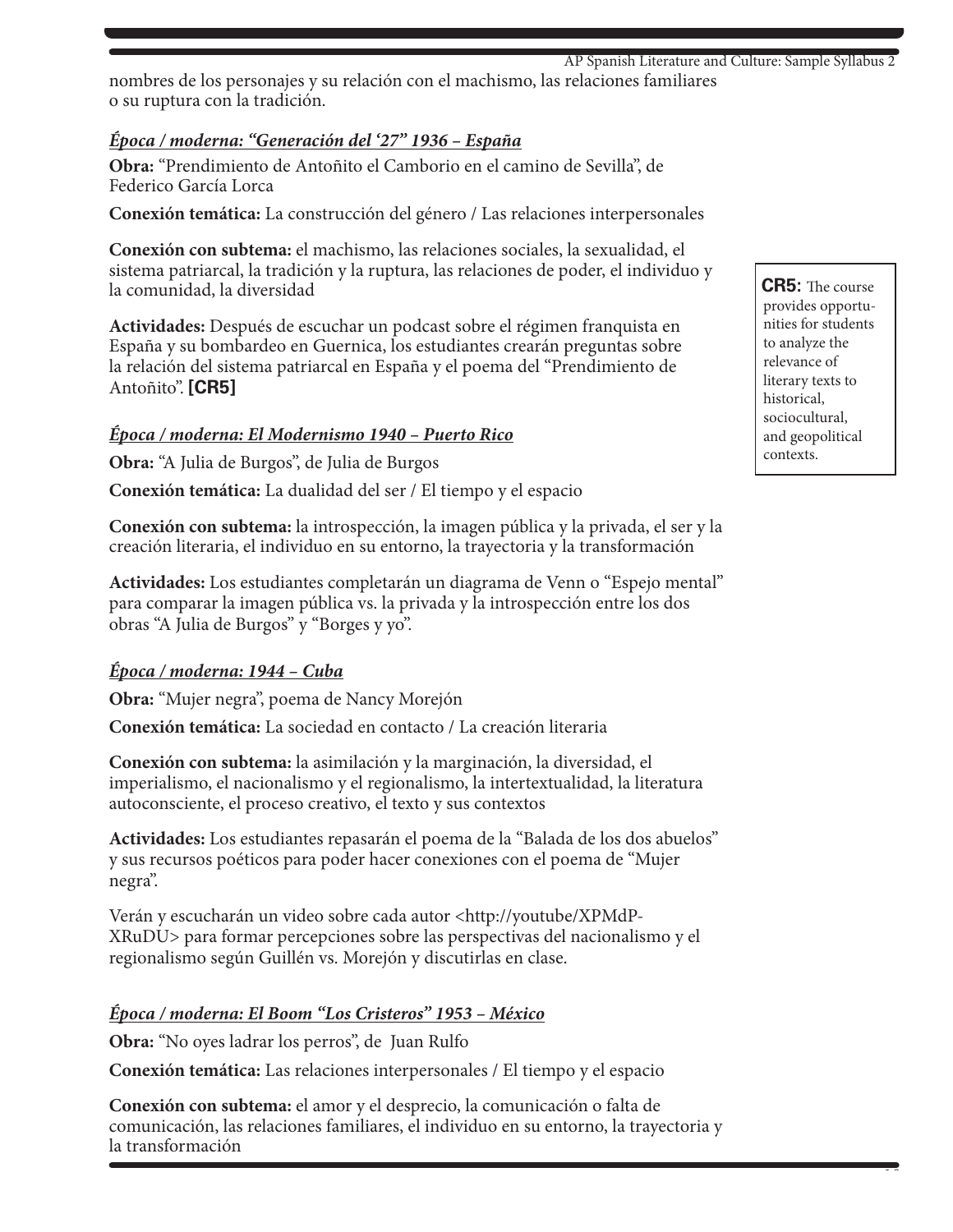**Actividades:** Los estudiantes hacen un dibujo analizando las similitudes entre el padre que carga a su hijo y la imagen de Cristo que carga su cruz. Los estudiantes escribirán sendos párrafos para contestar las siguientes preguntas:

 ¿Qué recursos usa Rulfo para comunicar el amor o el desprecio? ¿Cuál es la trayectoria y la transformación del padre? ¿Cuál es la conexión con la canción «Jesús es un verbo"?

Como actividad culminante los estudiantes escribirán un ensayo de comparación y contraste entre este cuento y otro que hayamos leído en clase. **[CR8b]**

# *Época / moderna: El Boom "El cuento fantástico" 1954 - México*

**Obra:** "Chac Mool", de Carlos Fuentes

**Conexión temática:** El tiempo y el espacio / La creación literaria

**Conexión con subtema:** el individuo en su entorno, la trayectoria y la transformación, la intertextualidad, la literatura autoconsciente, el proceso creativo, el texto y sus contextos

**Actividades:** Después de leer "Chac Mool" en clase, los estudiantes escucharán el cuento de "Axolotl" de Cortázar para poder analizar y discutir las siguientes preguntas:

 ¿Cómo usan los autores Cortázar y Fuentes el tema del tiempo y espacio para recalcar al individuo en su entorno?

¿Cuál es el proceso creativo de ambos?

¿Cuál es la conexión con el cuento fantástico?

# *Época / moderna: 1956 – Argentina*

**Obra:** *El hombre que se convirtió en perro,* de Osvaldo Dragún

**Conexión Temática:** La sociedad en contacto / La dualidad del ser / La creación literaria

**Conexión con subtema:** la asimilación y la marginación, las divisiones socioeconómicas, el nacionalismo y el regionalismo, la construcción de la realidad, la imagen pública y la imagen privada, la introspección, la intertextualidad, la literatura autoconsciente, el proceso creativo, el texto y sus contextos

**Actividades:** Los estudiantes construirán un video usando <animoto.com> para ilustrar el proceso creativo y la intertextualidad que lleva al Chac Mool y al hombre que se convirtió en perro a la metamorfosis.

Además completarán una presentación gráfca de 3 perspectivas usando el programa de: <http://www.tagxedo.com/app.html> o el de <Dvolver.com> analizando la conexión de las dos obras con el pensamiento sociopolítico de su época. **[CR5]**

# *Época / moderna: El Boom 1956 - Argentina*

**Obra:** "El sur", de Jorge Luis Borges

**Conexión temática:** La dualidad del ser / El tiempo y el espacio / La creación literaria

**CR8b:** The course provides opportunities for students to write analytical essays in Spanish.

**CR5:** The course provides opportu nities for students to analyze the relevance of literary texts to historical, sociocultural, and geopolitical contexts.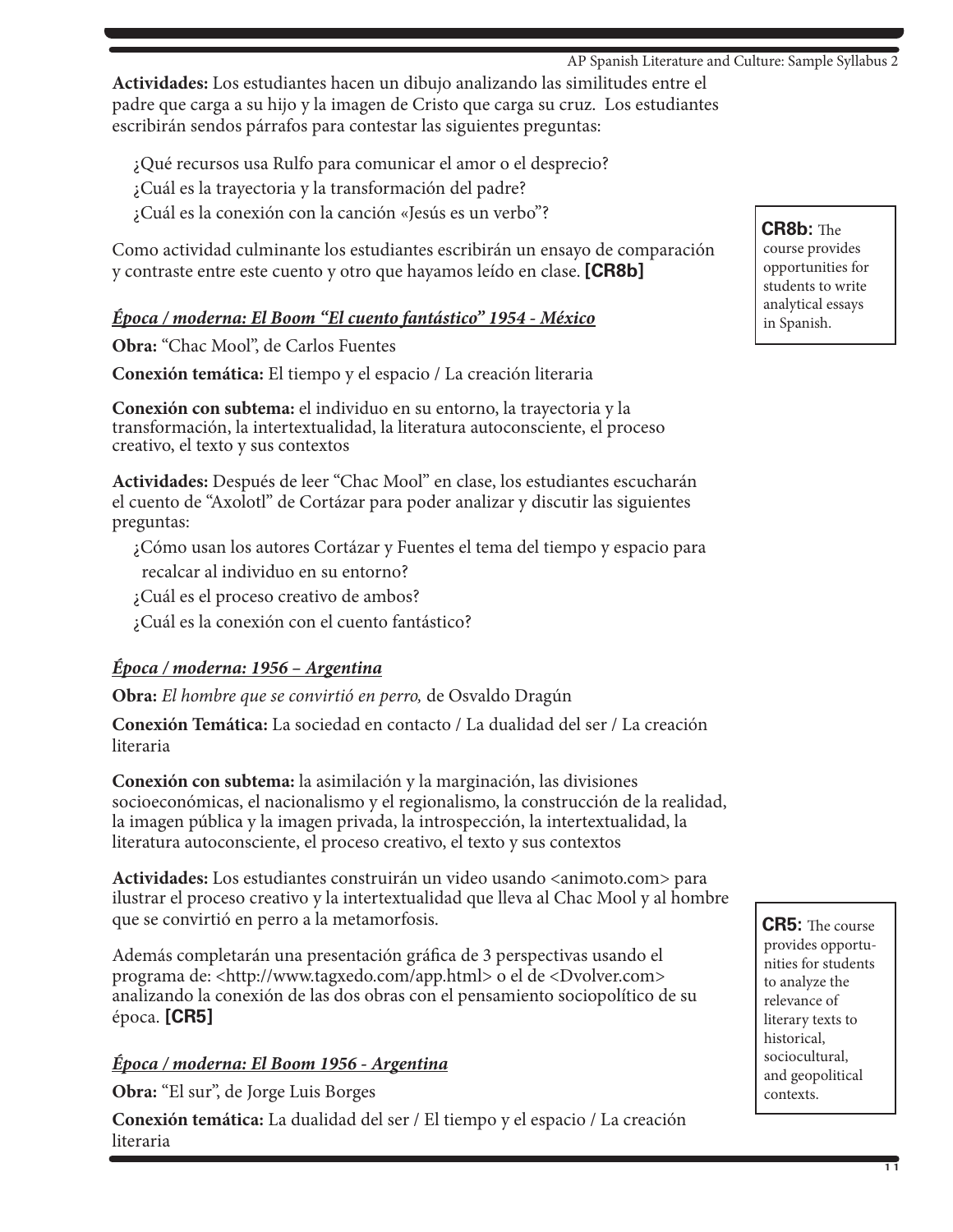**Conexión con subtema:** la construcción de la realidad, la introspección, el ser y la creación literaria, el individuo y su entorno, el tiempo lineal y el tiempo circular, la trayectoria y la transformación, la intertextualidad, la literatura autoconsciente, el proceso creativo

**Actividades:** Los estudiantes completarán una hoja de "Análisis de la narrativa" y verán y discutirán "Las imágenes de los laberintos" en el Internet.

Los estudiantes escribirán un ensayo de análisis de los recursos narrativos empleados en "El sur." **[CR6]**

Debate informal del tiempo y el espacio: ¿Murió en el hospital o luchando? ¿Es un tiempo lineal o circular?

Los estudiantes prepararán una serie de preguntas para entrevistar a sus amistades y familiares sobre su preferencia de morir o en qué manera no les gustaría morir. Luego hacen una comparación entre las varias culturas. **[CR9]**

# *Época / moderna: El Boom 1960 - Argentina*

**Obra:** "Borges y yo", de Jorge Luis Borges

**Conexión temática:** La dualidad del ser / La creación literaria

**Conexión con subtema:** la construcción de la realidad, la introspección, la imagen pública y la privada, el ser y la creación literaría, la intertextualidad, la literatura autoconsciente, el proceso creativo, el texto y su contexto

**Actividades:** Para explorar la dualidad del ser se repasarán las ideas de Miguel de Unamuno y los 4 yo antes de leer y escuchar a "Borges y yo" en <amediavoz.com>

Los estudiantes investigarán otras obras y autores que tengan la idea de la dualidad del ser en sus escrituras. Para evaluar la comprensión de lectura se les presentará un examencito de selección múltiple.

# *Época / moderna: El Boom 1962 - Colombia*

**Obra:** "La siesta del martes", de Gabriel García Márquez

**Conexión temática:** Las relaciones interpersonales / La sociedad en contacto

**Conexión con subtema:** el amor y el desprecio, la comunicación o falta de comunicación, las relaciones de poder, las relaciones familiares, el individuo y la comunidad, las divisiones socio-económicas, la asimilación y la marginación

**Actividades:** Los estudiantes investigarán los problemas socio-económicos de Latino América durante los años sesenta para poder hacer conexiones con las divisiones socio-económicas dentro de "La siesta del martes". **[CR5]** ¿Qué representa el cura en la sociedad de García Márquez? ¿Qué representa hoy en día? Para evaluar su comprensión presentarán videos en <animoto.com> o un PowerPoint en <googledocs.com>.

# *Época / moderna: El Boom, El realismo mágico 1962 – Colombia*

**Obra**: "El ahogado más hermoso del mundo", de Gabriel García Márquez **Conexión temática:** La dualidad del ser / Las relaciones interpersonales

**CR6:** The course provides opportu nities for students to learn and apply literary terminology to the analysis of a variety of texts representing diferent genres and time periods.

**CR9:** The course provides opportu nities for students to analyze cultural products, practices, or perspectives referenced in literary texts.

**CR5:** The course provides opportu nities for students to analyze the relevance of literary texts to historical, sociocultural, and geopolitical contexts.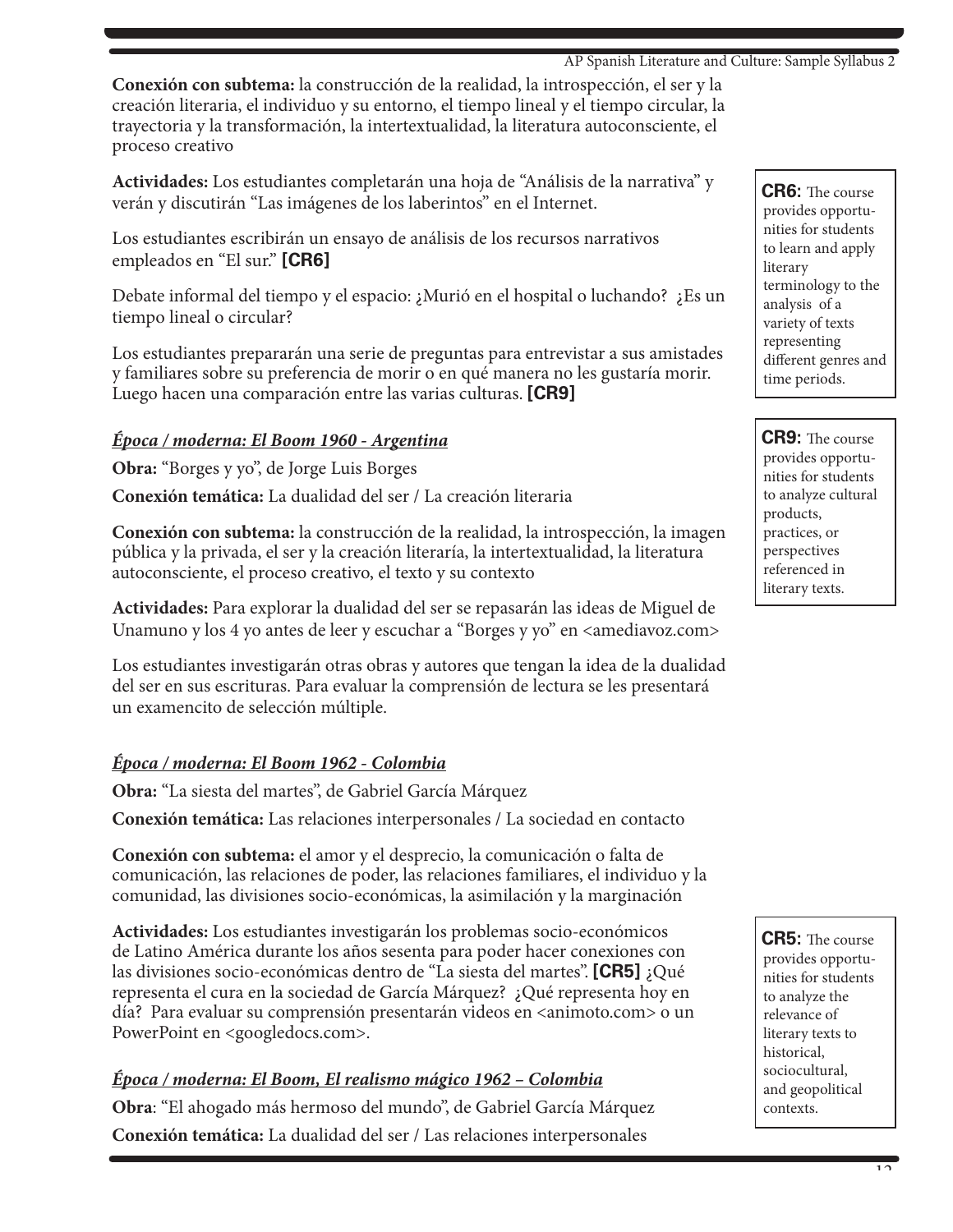**Conexión con subtema:** la construcción de la realidad, la imagen pública y la imagen privada, la introspección, la amistad y la hostilidad, la comunicación o falta de comunicación, las relaciones de poder, el individuo y la comunidad, las relaciones familiares

**Actividades:** Los estudiantes formarán una lista de citas memorables para cada cuento que se ha estudiado en la clase y lo usarán para integrar los conceptos estudiados en la clase.

Los estudiantes practicarán el integrar e implementar su sigla de vocabulario avanzado (VODCA) en su ensayo de análisis de texto sobre el uso del hipérbole en las obras de Gabriel García Márquez. **[CR6]**

# *Época / moderna: 1964 - Nuevo México*

**Obra:** "Mi caballo mago", cuento de Sabine Ulibarrí

**Conexión temática:** El tiempo y el espacio / La creación literaria

**Conexión con subtema:** el individuo y su entorno, la naturaleza y el ambiente, la relación del tiempo y el espacio, la trayectoria y la transformación, la intertextualidad, la literatura autoconsciente, el proceso creativo, el texto y sus contextos

**Actividades:** Los estudiantes simularán un "Seminario socrático" analizando el concepto de La creación literaria después de haber leído "Mi caballo mago" y revisarán los documentos en <http://www.cervantes.es/bibliotecas\_ documentacion\_espanol/recursos\_en\_linea/audiolibros.htm> .

# *Época / moderna: El Boom 1964 – Argentina*

**Obra**: "La noche boca arriba", cuento de Julio Cortázar

**Conexión temática**: El tiempo y el espacio / La dualidad del ser

**Conexión con subtema:** el individuo en su entorno, el tiempo lineal y el tiempo circular, la trayectoria y la transformación, la construcción de la realidad, la espiritualidad y la religión

**Actividades:** Después de ver una corta sección de la película "Apocolipto", y leer el cuento "La noche boca arriba" los estudiantes escribirán un ensayo sobre la dualidad del ser y construcción de la realidad. **[CR7b]** Para mejorar su comprensión se estudiarán las costumbres de los aztecas, sus construcciones de pirámides y sus creencias religiosas. **[CR9]** 

Los estudiantes llenarán su hoja de cuatro conexiones: 1. Conexión conmigo mismo, 2. Conexión con el texto mismo, 3. Conexión con otros textos o eventos, 4. Conexión universal

# *Época / moderna: 1971 - Texas*

**Obra**: *…y no se lo tragó la tierra*, de Tomás Rivera **Conexión temática:** La sociedad en contacto / Las relaciones interpersonales **CR6:** The course provides opportu nities for students to learn and apply literary terminology to the analysis of a variety of texts representing diferent genres and time periods.

**CR7b:** The course provides opportuni ties for students to relate audiovisual materials in Span ish to the course content.

**CR9:** The course provides opportu nities for students to analyze cultural products, practices, or perspectives referenced in literary texts.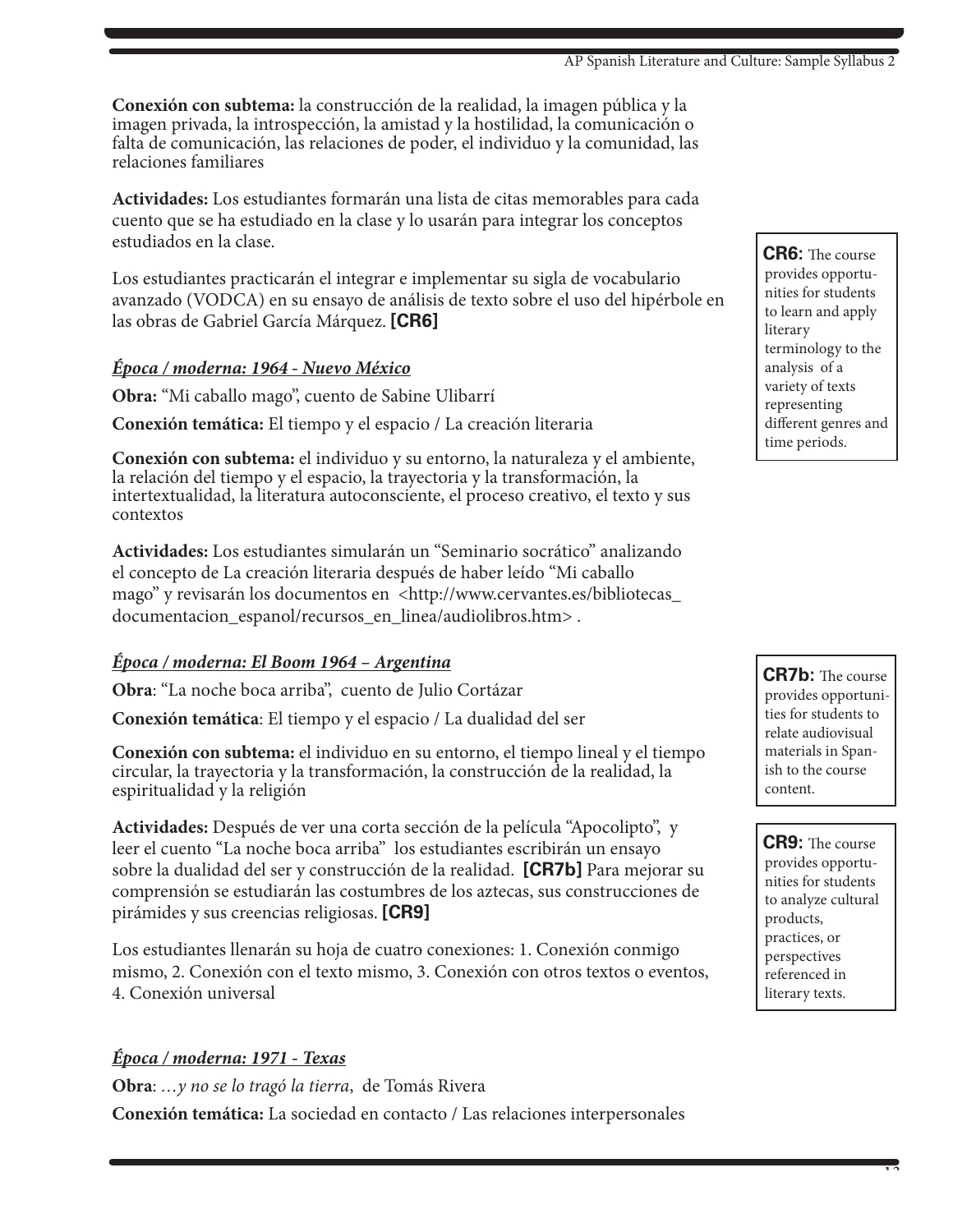**Conexión con subtema:** la asimilación y la marginación, las divisiones socioeconómicas, la amistad y la hostilidad, el amor y el desprecio, la comunicación o falta de comunicación, el individuo y la comunidad, el proceso creativo, la intertextualidad, la literatura autoconsciente, el texto y sus contextos, las relaciones familiares

**Actividades:** Los estudiantes contestarán dos preguntas de respuestas cortas (estilo A /B) del ensayo de texto de AP, analizando el estilo del autor para ilustrar la comunicación o falta de comunicación y connotar las relaciones interpersonales dentro del capítulo "…y no se lo tragó la tierra". **[CR8a]** ¿Cómo infuyeron las relaciones familiares a la transformación del protagonista?

### *Época / moderna: 1971 – Texas*

**Obra:** "La noche buena" (dentro de *…y no se lo tragó la tierra*), de Tomás Rivera **Conexión temática**: La sociedad en contacto / Las relaciones interpersonales

**Conexión con subtema:** la asimilación y la marginación, las divisiones socioeconómicas, el amor y el desprecio, la comunicación o falta de comunicación, el individuo y la comunidad, la intertextualidad, el texto y sus contextos, las relaciones familiares

**Actividades:** Los estudiantes escucharán y analizarán una entrevista del autor Tomas Rivera en <http://cervantestv.es/tag/escritores/> antes de leer "La noche buena" para poder conectar los temas del capítulo con la vida en general. Ellos elegirán un modo de comunicación para presentar y relacionar los conceptos aprendidos: Entrevistar a un autor (simulación), recitar un poema o una canción, una caricatura digital usando Dvolver, una nube de ideas usando <Tagxedo. com>, un resumen oral usando <Googlevoice.com>, una presentación usando PowerPoint, <YouTube.com> o <Extranormal.com> **[CR4]**

# *Época / moderna: 1990 - Chile*

**Obra:** "Dos palabras", de Isabel Allende

**Conexión temática:** La construcción del género / La sociedad en contacto / Las relaciones interpersonales

**Conexión con subtema:** el machismo, las relaciones sociales, la sexualidad, el sistema patriarcal, la tradición y la ruptura, las relaciones de poder, el individuo y la comunidad, la diversidad, las divisiones socioeconómicas, el nacionalismo y el regionalismo, el amor y el desprecio, la comunicación o falta de comunicación

**Actividades:** En grupos de cuatro, los estudiantes construirán cartulinas colaborativas enfatizando los tres temas (Construcción del género, La sociedad en contacto y Las relaciones interpersonales) dentro del cuento "Dos palabras". La cartulina debe incluir por lo menos un subtema para cada tema, y términos, citas y símbolos que representen los tres temas centrales. Luego harán un podcast que hable de la obra o de la autora.

Los estudiantes explorarán varias esculturas de héroes o dictadores y escogerán una que represente al general en la obra "Dos palabras" y darán una explicación cómo la escultura representa al personaje y la cultura que ilustra Isabel Allende. **[CR7a]**

**CR8a:** The course provides opportunities for students to write short responses in Spanish.

**CR4:** The course provides opportunities for students to discuss literary texts in a variety of interactive formats.

**CR7a:** The course provides opportuni ties for students to relate artistic representations to the course content.